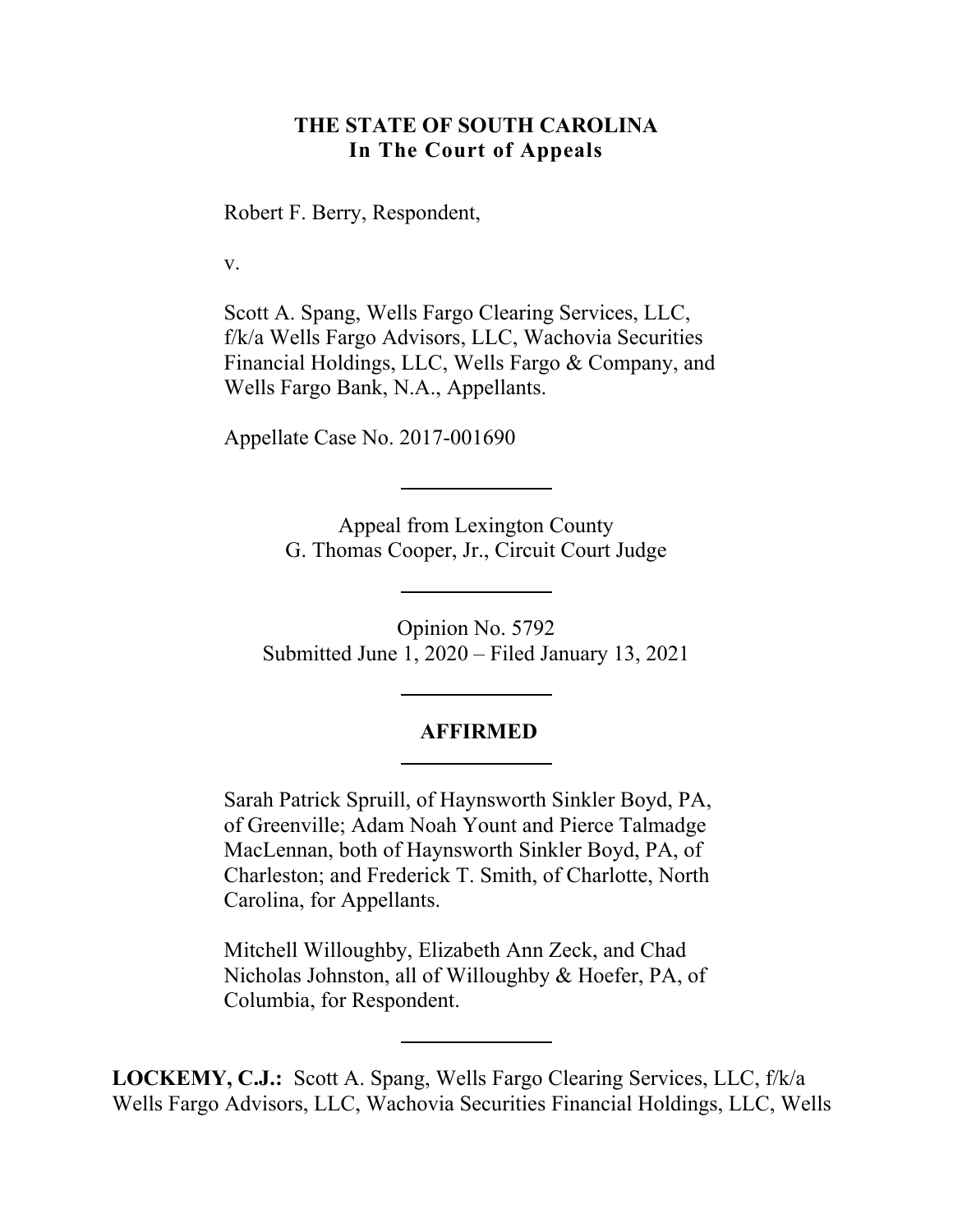a FINRA-regulated broker. We affirm. $^2$ Fargo & Company, and Wells Fargo Bank, N.A. (collectively, Appellants) appeal the circuit court's denial of their motion to dismiss and compel arbitration of Robert F. Berry's claims. Appellants argue the circuit court erred by (1) denying their motion to reconsider or amend when they provided supporting documentation to establish Berry's agreement to resolve his claims through mandatory  $FINRA<sup>1</sup>$ arbitration and (2) denying their motions to dismiss and reconsider when public records and publicly available FINRA rules established Berry was obligated to arbitrate his claims against Appellants as a condition of his admitted registration as

# **FACTS/PROCEDURAL HISTORY**

 $\overline{a}$ 

Berry commenced this action against Appellants in 2017, asserting various causes of action including wrongful termination, breach of contract, and defamation. Berry alleged that, in 2014, Appellants forced him to resign from his position as a Wealth Manager and Senior Vice President with Wells Fargo Advisors.<sup>3</sup> He claimed this was in retaliation for his challenges to changes in his compensation arrangement and his refusal to participate in an allegedly illegal cross-selling program. In addition, Berry alleged that in 2016, he learned Wells Fargo Advisors had filed a Form U5 termination notice, which appeared on his official record. The Form U5 stated Wells Fargo Advisors had permitted him to resign, and it noted that his branch office manager had discovered several binders of customer information in the trunk of Berry's vehicle.

Appellants filed a motion to dismiss or stay the action pending arbitration, which the parties and the court treated as a motion to compel arbitration. They attached a supporting memorandum, three Forms U4, and the affidavit of Beverly W. Jackson. The three Forms U4 were dated November 5, 1994, January 16, 1995,

<sup>&</sup>lt;sup>1</sup> "FINRA" is the abbreviation for Financial Industry Regulatory Authority, Inc. <sup>2</sup> We decide this case without oral argument pursuant to Rule 215, SCACR. <sup>3</sup> Berry stated he joined the brokerage firm of "Wheat Butcher Singer" in 1994; in 1997, First Union Corporation acquired Wheat Butcher Singer, and the firm became "Wheat First Union"; in 2001, the firm's parent company merged with Wachovia Corporation, and its name changed to "Wachovia Securities"; finally, in 2008, "Wells Fargo" acquired "Wachovia," and the retail brokerage changed to "Wells Fargo Advisors" in 2009. Berry asserted that due to the 2009 acquisition, he became an employee of Wells Fargo Clearing Services, LLC, formerly known as Wells Fargo Advisors, LLC, and its parent company, Wachovia Securities Financial Holdings, LLC (collectively, Wells Fargo Advisors).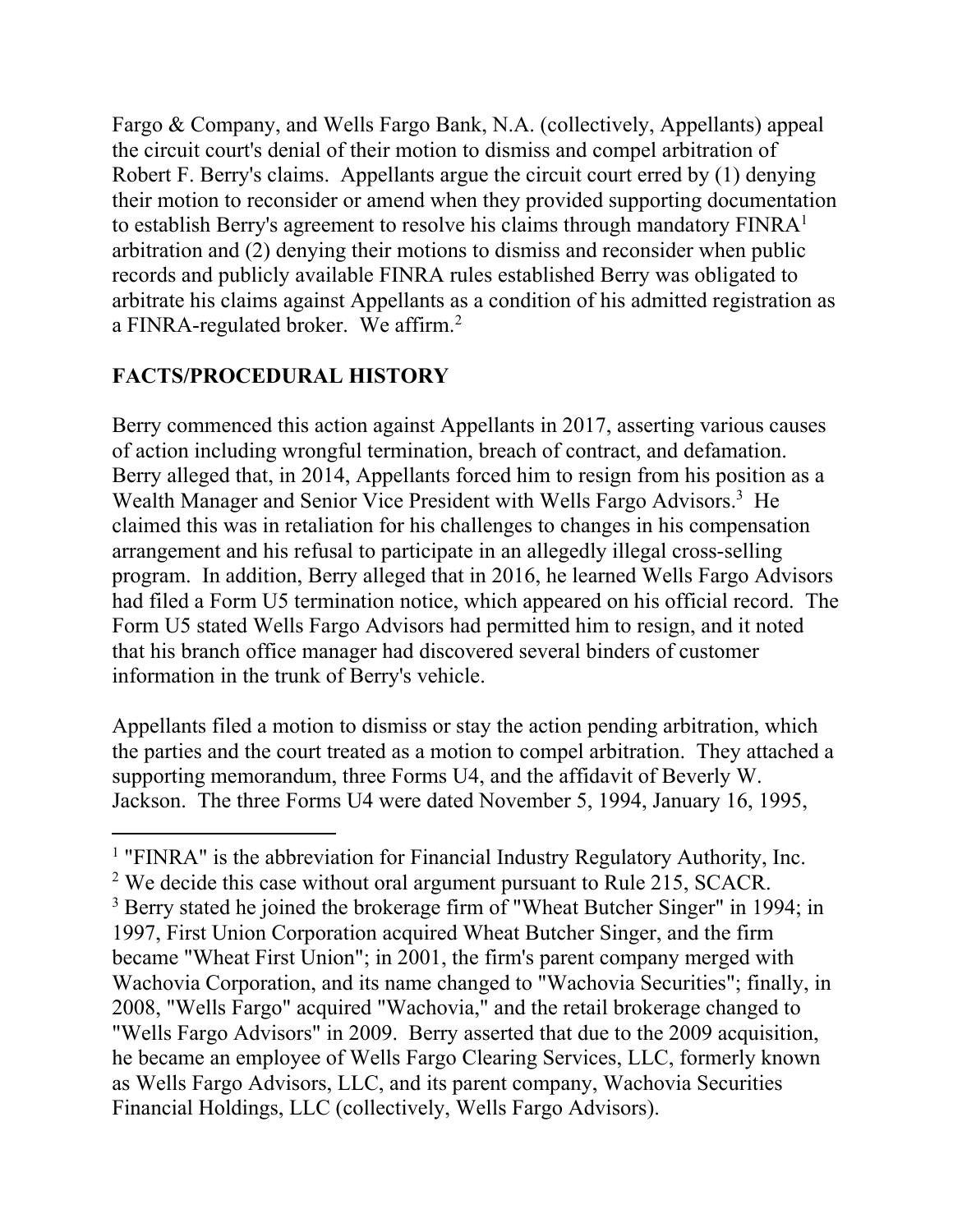and September 28, 1995, respectively. Each form included the following language:

> I agree to arbitrate any dispute, claim, or controversy that may arise between me and my firm, or a customer, or any other person, that is required to be arbitrated under the rules, constitutions, or by-laws of the organizations indicated in Item 10 as may be amended from time to time . . . .

Item 10 included the abbreviation "SRO"<sup>4</sup> and the heading "to be registered with," and a list of ten SROs appeared with a box above each that the registrant could select. All three forms listed Wheat First Securities, Inc. as the firm name. On the 1994 form, the boxes next to the following SROs were selected in Item 10: ASE (the American Stock Exchange), NASD (National Association of Securities Dealers), NYSE (the New York Stock Exchange), and PHLX (the Philadelphia Stock Exchange). Only the November 1994 form designated any SROs.

The circuit court held a hearing on Appellants' motion. Appellants argued brokers wishing to work in the securities industry must sign a Form U4, register with and be licensed through FINRA, and abide by FINRA's rules. They asserted Berry completed a Form U4 in 1994 when he began working for the predecessor entity and the arbitration provision contained within the form was binding upon Berry and Wells Fargo Advisors. In addition, Appellants argued Berry was a registered representative or associated person under FINRA and that FINRA Rule 13200( $A$ )<sup>5</sup> bound the parties to arbitration.

Berry neither admitted nor denied that he was registered with FINRA or that he was a registered associate of Wells Fargo Advisors. He argued Appellants, as the parties seeking to compel arbitration, failed to satisfy their burden to prove that

 $\overline{a}$ 

<sup>4</sup> SRO refers to a "self-regulatory organization." *See Dean v. Heritage Healthcare of Ridgeway, LLC*, 408 S.C. 371, 386 n.12, 759 S.E.2d 727, 735 n.12 (2014) (noting a self-regulatory organization (SRO) is a forum that "must operate in strict compliance with the Securities and Exchange Act of 1934").

<sup>&</sup>lt;sup>5</sup> FINRA Rule 13200(A) provides that "a dispute must be arbitrated under the Code if the dispute arises out of the business activities of a member or an associated person and is between or among. . . Members and Associated Persons." According to the FINRA rules, "the Code," as referenced in Rule 13200, "means the Code of Arbitration Procedure for Industry Disputes." FINRA Rule 13100(h).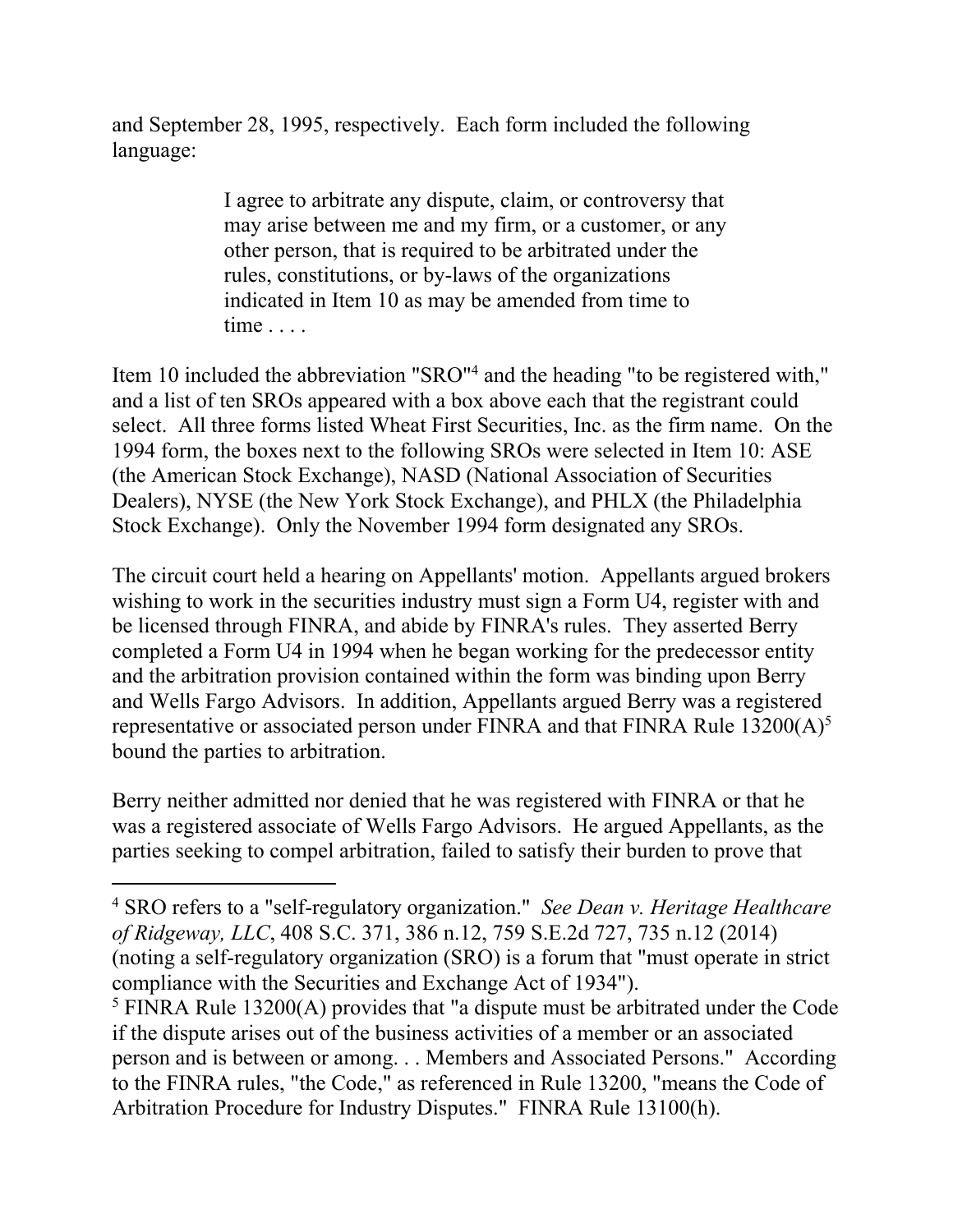include FINRA as a possible forum. FINRA rules applied, that Berry was registered with FINRA, or that an agreement to arbitrate existed. Berry argued Jackson's affidavit was insufficient to authenticate the Forms U4 and Appellants were not parties to any of the forms. In addition, Berry asserted the form designated SROs that no longer operated arbitration forums. He agreed that there was a "consolidation" of the NASD and NYSE arbitration forums in 2007, and he conceded the new entity became FINRA. However, Berry contended neither NASD nor NYSE continued to operate a separate arbitration forum and the court could not substitute FINRA for NASD in the agreement. He acknowledged FINRA operated an arbitration forum but asserted the arbitration clause in the Form U4 failed because Item 10 did not

In response, Appellants suggested the court take judicial notice that, in the mid-2000s, NASD turned over its responsibilities for the regulation of the financial services industry, broker-dealers, and brokers to, and "essentially morphed" into, a newly created entity called FINRA. In addition, Appellants argued it was routine in the financial industry for disputes of this nature to proceed to arbitration and that they were entitled to enforce the arbitration agreement contained in the Forms U4 because Berry laid out the "transformation" of Wheat First Securities into Wells Fargo Advisors.

The circuit court took the matter under advisement and instructed the parties to provide proposed orders. Thereafter, the circuit court issued an order denying Appellants' motion to stay and compel arbitration. The court concluded (1) Appellants did not properly authenticate the forms; (2) the three Forms U4 did not satisfy Appellants' burden to prove the existence of an agreement by Berry to arbitrate his dispute with Appellants; and (3) even assuming an arbitration agreement arose between the parties by virtue of the 1994 Form U4, the agreement was void because the arbitration forums specified in the agreement no longer existed. Specifically, the circuit court concluded the 1994 and 1995 Forms U4 did not establish an agreement to arbitrate because Appellants were not parties to the forms. The court reasoned that the predecessor, Wheat First, was the named firm on the forms, and the forms contained no language stating that an arbitration obligation would extend to successors or assigns of that firm. The court noted that even if it were appropriate to take judicial notice of FINRA Rule 13200, Appellants failed to show it applied to Berry such that it would bind him to its arbitration procedure. The court concluded the selection of the designated forums constituted an integral term of the arbitration clause in the 1994 form. It found that because none of the identified forums existed and Appellants failed to show the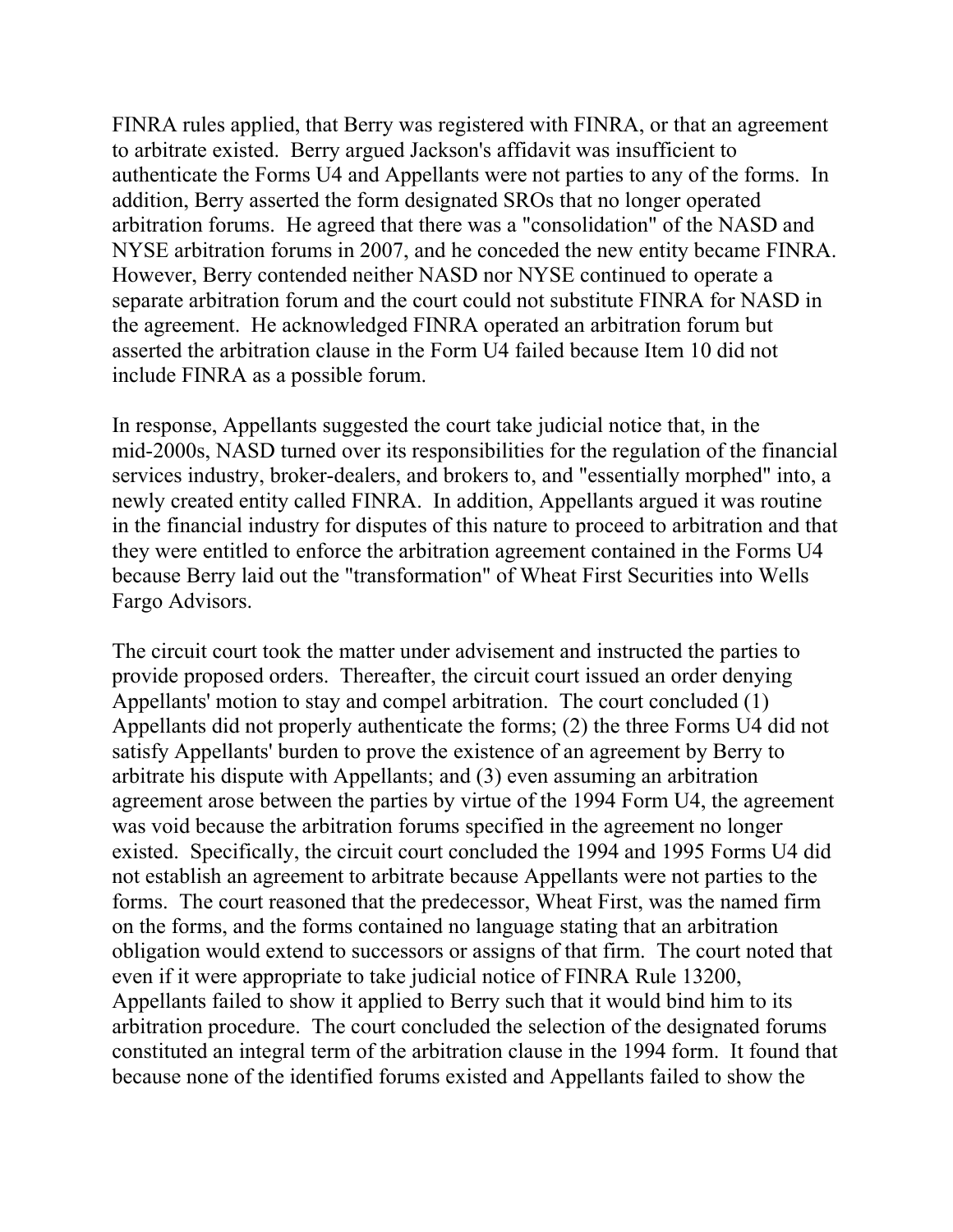court could simply substitute FINRA as a forum, the arbitration agreement was impossible to perform and void.

Appellants then moved the court to reconsider or amend its order pursuant to Rules 59(e) and 60, SCRCP, asserting they obtained more recent Forms U4 that established (1) an enforceable arbitration agreement between Berry and Wells Fargo Advisors existed and (2) Berry was registered with FINRA, which provided an independent basis to compel arbitration of his claims. Appellants attached the additional forms and an affidavit of Michael Zuhr. The circuit court summarily denied the motion but noted it considered the submissions of the parties. This appeal followed.

# **ISSUES ON APPEAL**

1. Did the circuit court err by refusing to reconsider its order denying the motion to compel arbitration when Appellants submitted an affidavit and newly discovered evidence showing Berry agreed to arbitrate his claims?

2. Did the circuit court err by denying the motion to compel arbitration when public records and FINRA rules established Berry was obligated to arbitrate his claims against Appellants as a condition of his admitted registration with FINRA?

### **STANDARD OF REVIEW**

"Appeal from the denial of a motion to compel arbitration is subject to de novo review." *New Hope Missionary Baptist Church v. Paragon Builders*, 379 S.C. 620, 625, 667 S.E.2d 1, 3 (Ct. App. 2008). "Nevertheless, a circuit court's factual findings will not be reversed on appeal if any evidence reasonably supports the findings." *Gissel v. Hart*, 382 S.C. 235, 240, 676 S.E.2d 320, 323 (2009).

"The admission of evidence is within the discretion of the [circuit] court and will not be reversed absent an abuse of discretion. An abuse of discretion occurs when the conclusions of the [circuit] court either lack evidentiary support or are controlled by an error of law." *State v. Pagan*, 369 S.C. 201, 208, 631 S.E.2d 262, 265 (2006) (citation omitted).

# **LAW/ANALYSIS**

# **I. Evidentiary Issues**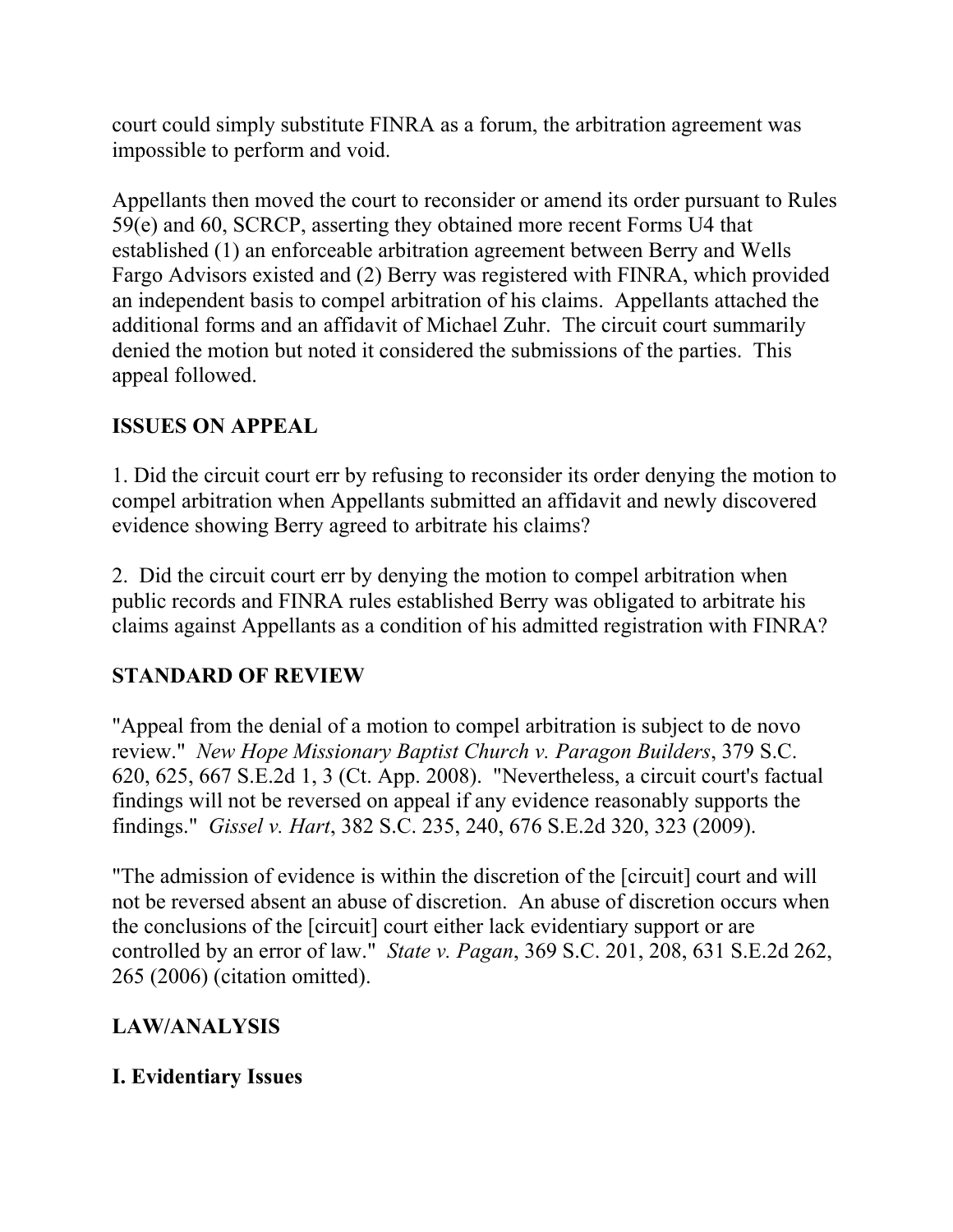#### Additional Evidence

Appellants first argue the circuit court erred by refusing to consider the additional Forms U4 they submitted with their motion to reconsider filed pursuant to Rules 59(e) and 60(b), SCRCP. We find this argument is without merit. The circuit court's order denying the motion to reconsider indicated it considered the submissions of the parties.

### Judicial Notice

Appellants argue that pursuant to Rule 201, SCRE, the circuit court erred by declining to take judicial notice of FINRA's rules, the content and use of the Form U4, and facts publicly available through FINRA's "statutorily-mandated 'BrokerCheck' website." We find this argument is unpreserved. *See Elam v. S.C. Dep't of Transp.*, 361 S.C. 9, 23, 602 S.E.2d 772, 779-80 (2004) ("Issues and arguments are preserved for appellate review only when they are raised to and ruled on by the [circuit] court."). In denying the motion to compel, the circuit court declined to rule upon Appellants' request that it take judicial notice of FINRA Rule 13200. In their motion to reconsider, they did not argue the circuit court failed to rule on this request, nor did they request that the court take judicial notice of any other matters. Therefore, we find Appellants' arguments that the circuit court failed to take judicial notice of the foregoing facts are unpreserved. *See Elam*, 361 S.C. at 24, 602 S.E.2d at 780 (noting a party must file a Rule 59(e), SCRCP, motion when "an issue or argument has been raised, but not ruled on, in order to preserve it for appellate review").

### Authentication

Appellants argue the circuit court erred by failing to consider on authentication grounds the Forms U4 dated 1994 and 1995 that it submitted at the hearing. We agree.

"A party offering evidence must meet '[t]he requirement of authentication . . . as a condition precedent to admissibility.'" *Deep Keel, LLC v. Atl. Private Equity Grp., LLC*, 413 S.C. 58, 64, 773 S.E.2d 607, 610 (Ct. App. 2015) (alteration and omission in original) (quoting Rule 901(a), SCRE ("The requirement of authentication or identification as a condition precedent to admissibility is satisfied by evidence sufficient to support a finding that the matter in question is what its proponent claims.")). "'[T]he burden to authenticate . . . is not high' and requires only that the proponent 'offer[ ] a satisfactory foundation from which the jury could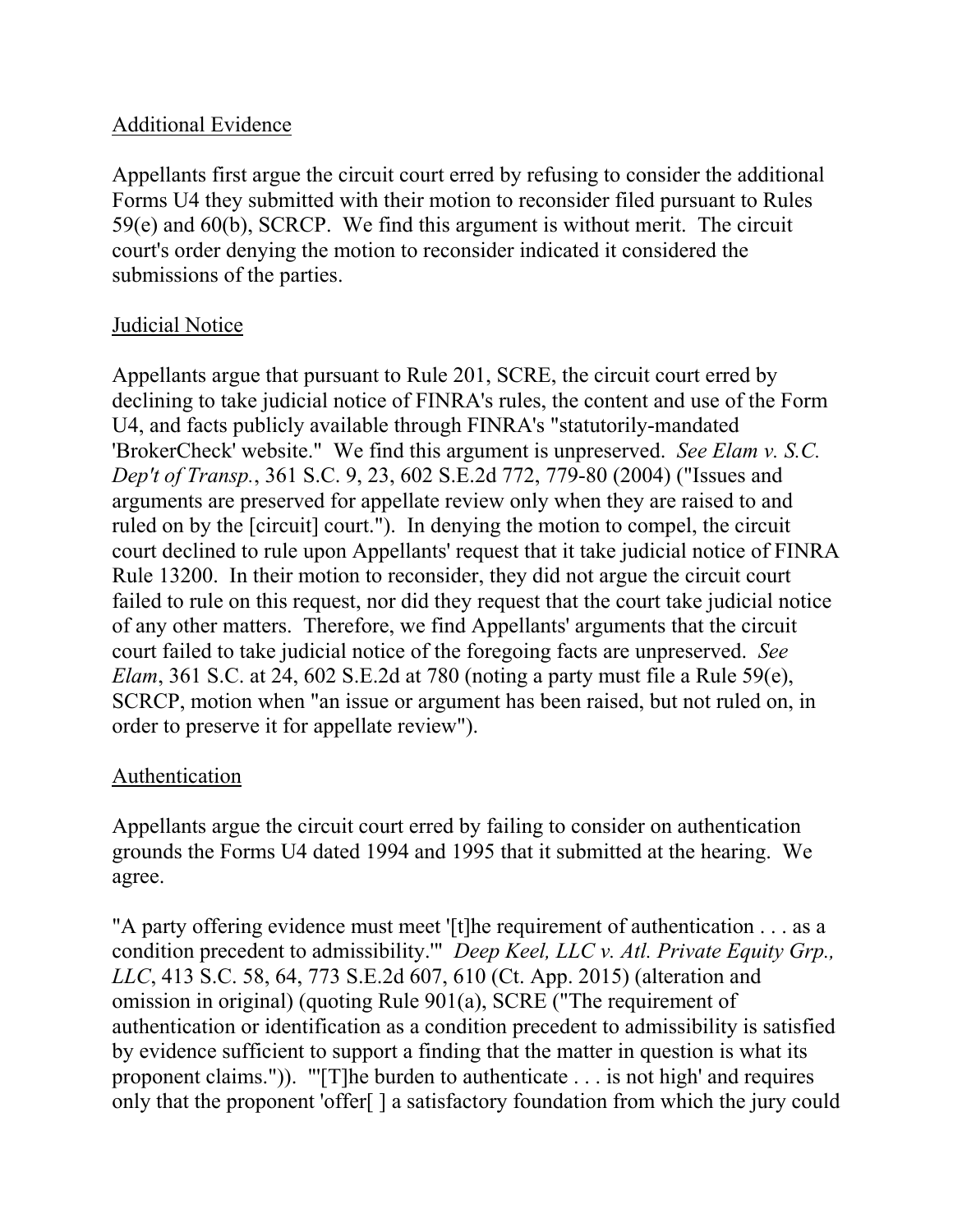reasonably find that the evidence is authentic.'" *Id.* (alterations and omissions in original) (quoting *United States v. Hassan*, 742 F.3d 104, 133 (4th Cir. 2014)).

Forms U4 submitted with the motion to compel based on Rule 901(a), SCRE.<sup>6</sup> We conclude the circuit court abused its discretion by excluding the 1994 and 1995 Jackson attested that, as a paralegal of Wells Fargo & Company, she had "access to certain personnel records of current and former employees . . . and related corporate entities." In addition, she stated "[t]he [attached] Form U4 for Mr. Berry show[ed] that he was employed by Wheat First Securities Inc. at the time of its filing." We acknowledge Jackson's affidavit did not explain what a Form U4 was, identify the actual custodian of the document, or indicate that it was a true and correct copy. However, because the burden to authenticate is low, we find the foregoing was sufficient to satisfy Rule 901, SCRE, and the circuit court erred by excluding these documents. We now turn to the question of whether these forms established an agreement to arbitrate between the parties.

# **II. Denial of the Motion to Compel Arbitration**

### **A. Agreement to Arbitrate**

#### Forms U4

 $\overline{a}$ 

In their reply brief, Appellants argue the circuit court erred by rejecting Berry's agreements to arbitrate based on the alleged failure of the choice of forum. In addition, they argue the circuit court erred by finding no agreement between Wells Fargo Advisors and Berry existed because Wells Fargo Advisors was not listed as the firm on the 1994 and 1995 Forms U4. We disagree.

"The policies of the United States and this State favor arbitration of disputes." *New Hope Missionary Baptist Church*, 379 S.C. at 630, 667 S.E.2d at 6. "However, arbitration is a matter of contract[,] and a party cannot be required to submit to arbitration any dispute [that] he has not agreed to submit." *Gissel*, 382 S.C. at 241, 676 S.E.2d at 323. "Arbitration is available only when the parties involved contractually agree to arbitrate." *Towles v. United HealthCare Corp.*, 338 S.C. 29, 37, 524 S.E.2d 839, 843-44 (Ct. App. 1999). "The initial inquiry to be made by the [circuit] court is whether an arbitration agreement exists between the

 $6$  The circuit court made no finding as to authentication of the records Appellants submitted with their post-hearing motion. Therefore, its ruling as to authentication did not extend to those documents.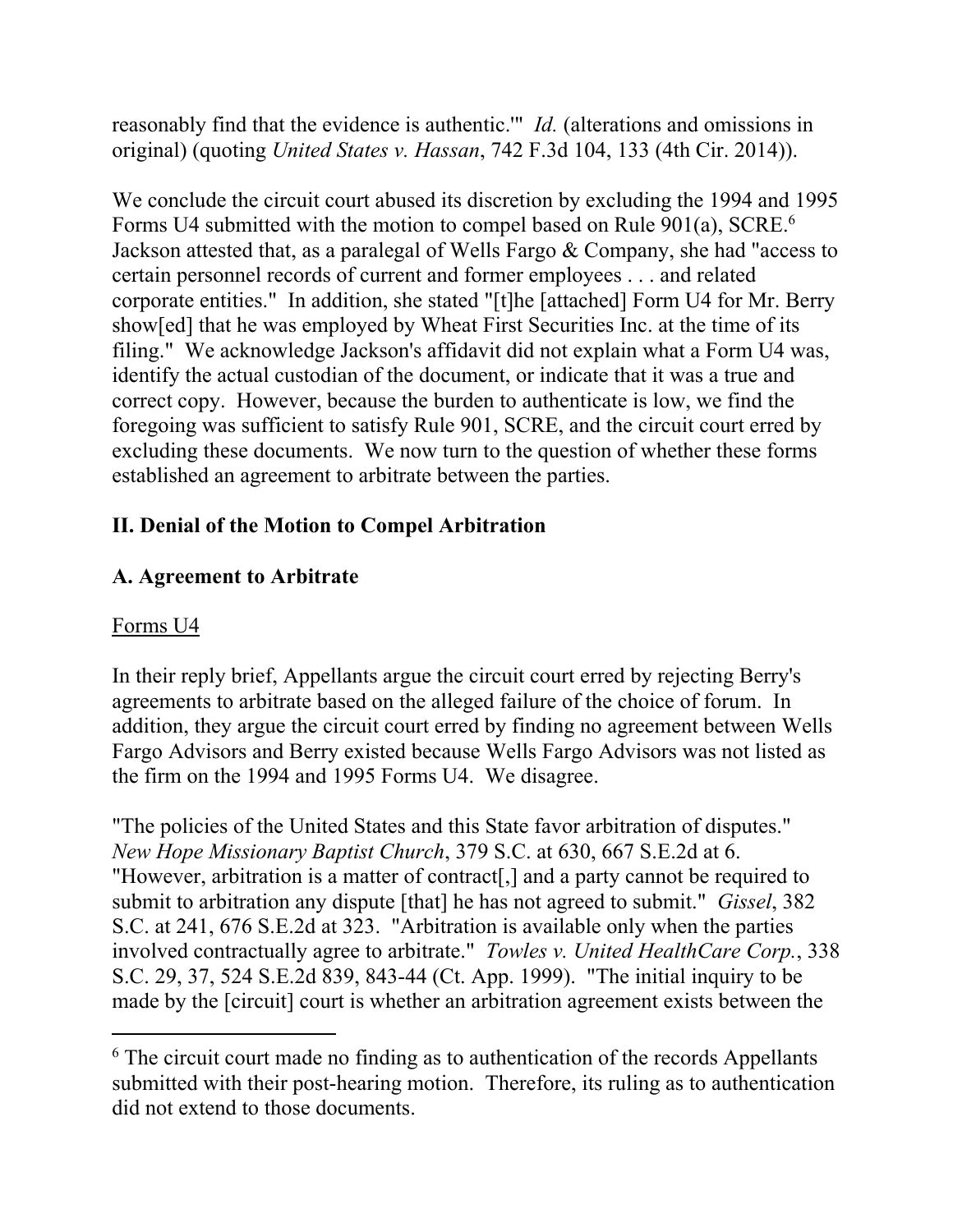parties." *Hous. Auth. of City of Columbia v. Cornerstone Hous., LLC*, 356 S.C. 328, 334, 588 S.E.2d 617, 620 (Ct. App. 2003). "The determination of whether an arbitration agreement exists is 'a matter to be forthwith and summarily tried by the [c]ourt.'" *Id.* at 335, 588 S.E.2d at 620 (quoting *Jackson Mills, Inc. v. BT Capital Corp.*, 312 S.C. 400, 404, 440 S.E.2d 877, 879 (1994)).

"In order to have a valid and enforceable contract, there must be a meeting of the minds between the parties with regard to all essential and material terms of the contract." *Grant v. Magnolia Manor-Greenwood, Inc.*, 383 S.C. 125, 130, 678 S.E.2d 435, 438 (2009). "[O]nly if the choice of forum is an integral part of the agreement to arbitrate, rather than an 'ancillary logistical concern[,]' will the failure of the chosen forum preclude arbitration." *Id.* at 131, 678 S.E.2d at 438 (quoting *Brown v. ITT Consumer Fin. Corp.*, 211 F.3d 1217, 1222 (11th Cir. 2000)). "Whe[n] designation of a specific arbitral forum has implications that may substantially affect the substantive outcome of the resolution, . . . it is neither 'logistical' nor 'ancillary.'" *Id.* at 132, 678 S.E.2d at 439 (holding when the parties' agreement stated disputes arising between the parties "shall be resolved by binding arbitration administered by the National Health Lawyers Association," the specific designation of that organization as an arbitrator was an "integral term of th[e] arbitration agreement" and the organization's unavailability to arbitrate the parties' dispute rendered the agreement unenforceable).

In *Dean v. Heritage Healthcare of Ridgeway, LLC*, our supreme court found that a "named arbitral forum is not a material term to agreements in which the parties agree to arbitrate 'in accordance with' the named forum's rules, absent other evidence to the contrary" but opined that "when parties elect for a proceeding [to be] 'administered by' a named forum, that forum should be viewed as integral to the arbitration agreement, absent other evidence to the contrary." 408 S.C. 371, 384, 759 S.E.2d 727, 734 (2014). However, the *Dean* court distinguished cases in which the parties agreed to arbitrate "in accordance with" the rules of an SRO. *See id.* at 386 n.12, 759 S.E.2d 727, 735 n.12 (distinguishing two cases in which the parties agreed to arbitrate "'in accordance with' a named forum's rules" because those "cases involve[d] federal securities law and the decision to arbitrate before a[n SRO]," which is a forum that "must operate in strict compliance with the Securities and Exchange Act" (quoting *Deeds v. Regence Blueshield of Idaho*, 141 P.3d 1079, 1082 (Idaho 2006))); *id.* ("In contrast to the SROs, which are closely governed by the Securities and Exchange Commission and have developed complex regulatory schemes for overseeing arbitration of securities disputes, the AAA simply provides a list of potential arbitrators from which the parties can choose, as well as procedural rules for conducting the arbitration, and coordinates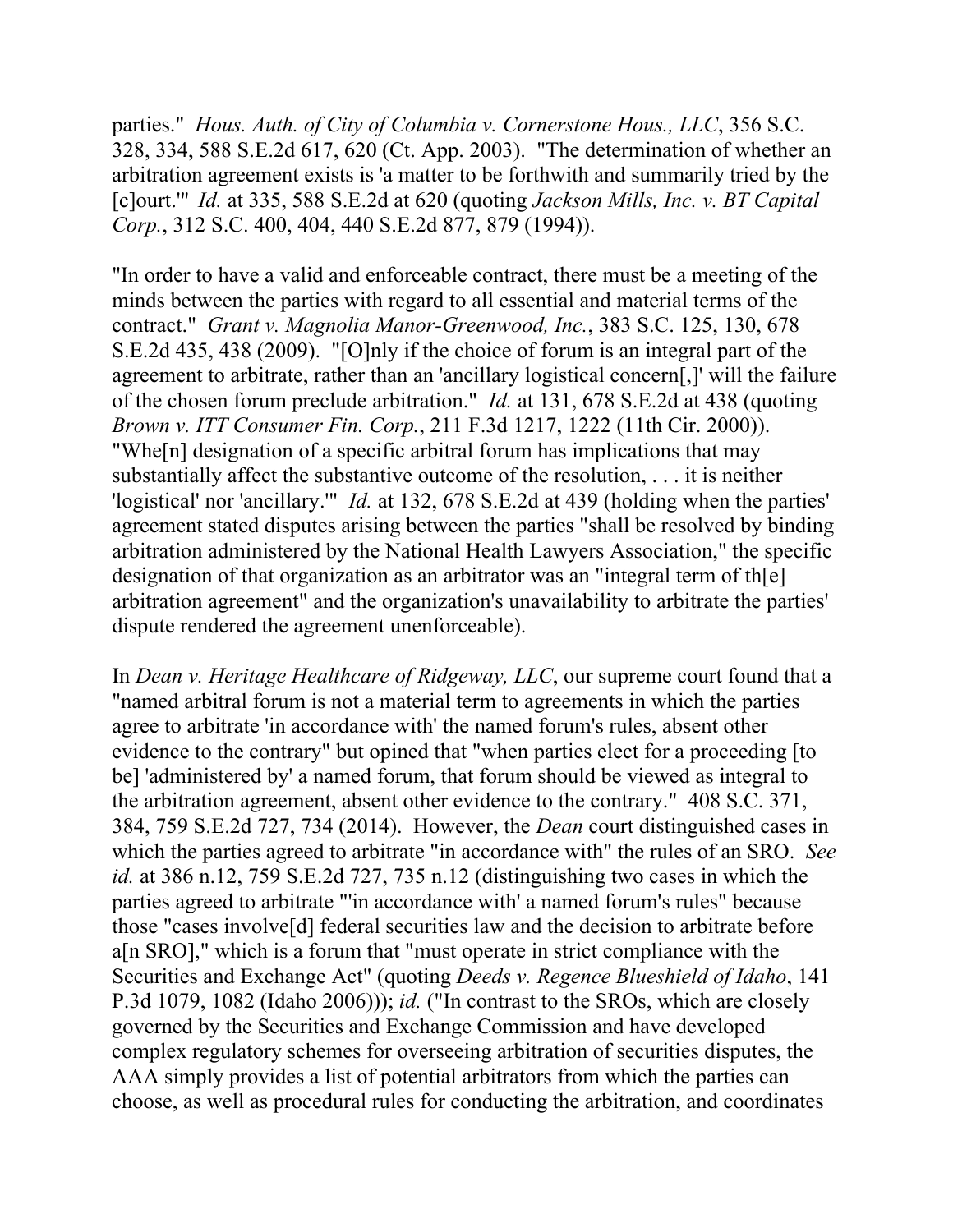the logistics of setting up the parties with the chosen arbitrator. . . . Unlike the SROs, arbitration 'in accordance with the applicable rules of the AAA' is not dependent on the AAA overseeing the arbitration." (quoting *Deeds*, 141 P.3d at 1082)).

We find the failure of the choice of forum invalidated the agreements contained in the 1994 and 1995 Forms U4. Here, all three of the Forms U4 Appellants submitted with their motion to compel arbitration listed "Wheat First Securities, Inc." as the firm name, and the only SROs selected were the ASE, NASD, NYSE, and PHLX. Even if any of these SROs still existed, the parties did not dispute they no longer provided arbitration services. We find the arbitration forum was a material and integral term of the agreement, and because the indicated organizations no longer existed or provided arbitration services, there was no enforceable agreement to arbitrate.

Further, we find none of the Forms U4 established an agreement to arbitrate between Berry and Appellants. First, the agreements contained in the 1994 and 1995 Forms U4 were between Berry and a firm that no longer existed, and they contained no language binding successors or assigns to the named firm. Appellants, therefore, could not enforce any purported agreement to arbitrate contained therein. Second, the 1999 and 2014 Forms U4 that Appellants submitted with their motion to reconsider likewise failed to establish an enforceable agreement to arbitrate between Berry and Appellants. Jackson's affidavit stated "Wachovia Securities Financial Holdings, Inc." was the parent company of Wells Fargo Clearing Services, LLC, formerly known as Wells Fargo Advisors, LLC, and an "indirect subsidiary of Wells Fargo & Company." She attested "Wheat First Securities, Inc." was "the predecessor in interest to Wells Fargo Advisors, LLC" and gave the history of the mergers and acquisitions that resulted in the creation of this entity. The 1999 Form U4 designated "Everen Securities" as the firm name<sup>7</sup> and contained the same arbitration clause that was included on the 1994 and 1995 Forms U4. However, this form contained no language indicating it bound successors and assigns to the named firm. Further, FINRA was not yet in existence and therefore was not included as an SRO on the 1999 Form U4. Finally, the 2014 Form U4 designated Wells Fargo Advisors as the firm and FINRA as an SRO, but it contained no arbitration agreement. Therefore, although we acknowledge the 2014 form indicated Berry was registered with FINRA in 2014, we find neither the 1999 nor the 2014 form established Berry agreed to arbitrate his claims against Appellants. *See Towles*, 338 S.C. at 37, 524 S.E.2d at

 $\overline{a}$ 

<sup>&</sup>lt;sup>7</sup> Zuhr attested Everen Securities was a predecessor of Wells Fargo Advisors.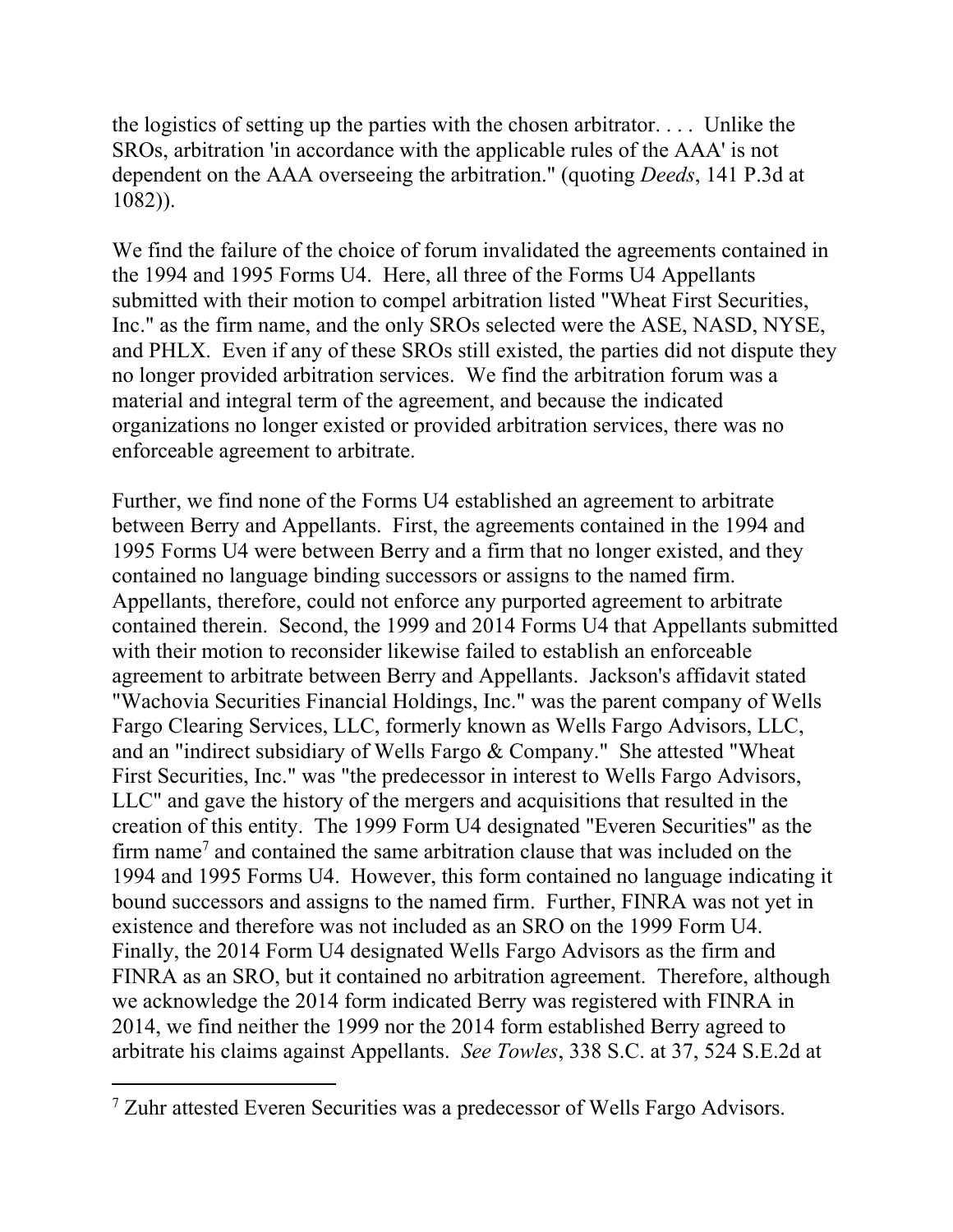843-44 ("Arbitration is available only when the parties involved contractually agree to arbitrate."); *Cornerstone Hous., LLC*, 356 S.C. at 334, 588 S.E.2d at 620 ("The initial inquiry to be made by the [circuit] court is whether an arbitration agreement exists between the parties.").

# FAA

 $\overline{a}$ 

Appellants contend the Federal Arbitration Act (the  $FAA$ )<sup>8</sup> applies to "the arbitration agreement found in the Form U4 [that] every registered representative must complete to sell securities in the United States and compels arbitration for claims such as those raised here." We disagree.

Even if a contested arbitration agreement complies with the FAA, the parties "must still have agreed, as a matter of general state contract law, to arbitrate." *See York v. Dodgeland of Columbia, Inc.*, 406 S.C. 67, 80, 749 S.E.2d 139, 145 (Ct. App. 2013).

Appellants rely upon *Stokes v. Metropolitan Life Insurance Co.*, 351 S.C. 606, 610, 571 S.E.2d 711, 713 (Ct. App. 2002) to support their argument. We acknowledge that if an enforceable arbitration agreement in fact existed between the parties, the FAA would apply, and *Stokes* supports this conclusion. *See id.* at 610, 571 S.E.2d at 713. However, the parties in *Stokes* did not dispute the continued existence of the named forum or that an agreement between the parties to arbitrate in fact existed. *See id.* Further, the parties in *Stokes* did not raise the question of whether the party seeking to compel arbitration was a party to the Form U4. Here, as we stated, none of the Forms U4 contain an agreement between the parties to arbitrate their disputes. Therefore, the FAA does not apply.

Based on the foregoing, we find the Forms U4 did not create an enforceable agreement between the parties to arbitrate, and we affirm the circuit court's denial of the motion to compel arbitration.

<sup>8</sup>*See, e.g.*, 9 U.S.C. § 2 (providing "an agreement in writing to submit to arbitration an existing controversy arising out of such a contract . . . shall be valid, irrevocable, and enforceable, save upon such grounds as exist at law or in equity for the revocation of any contract").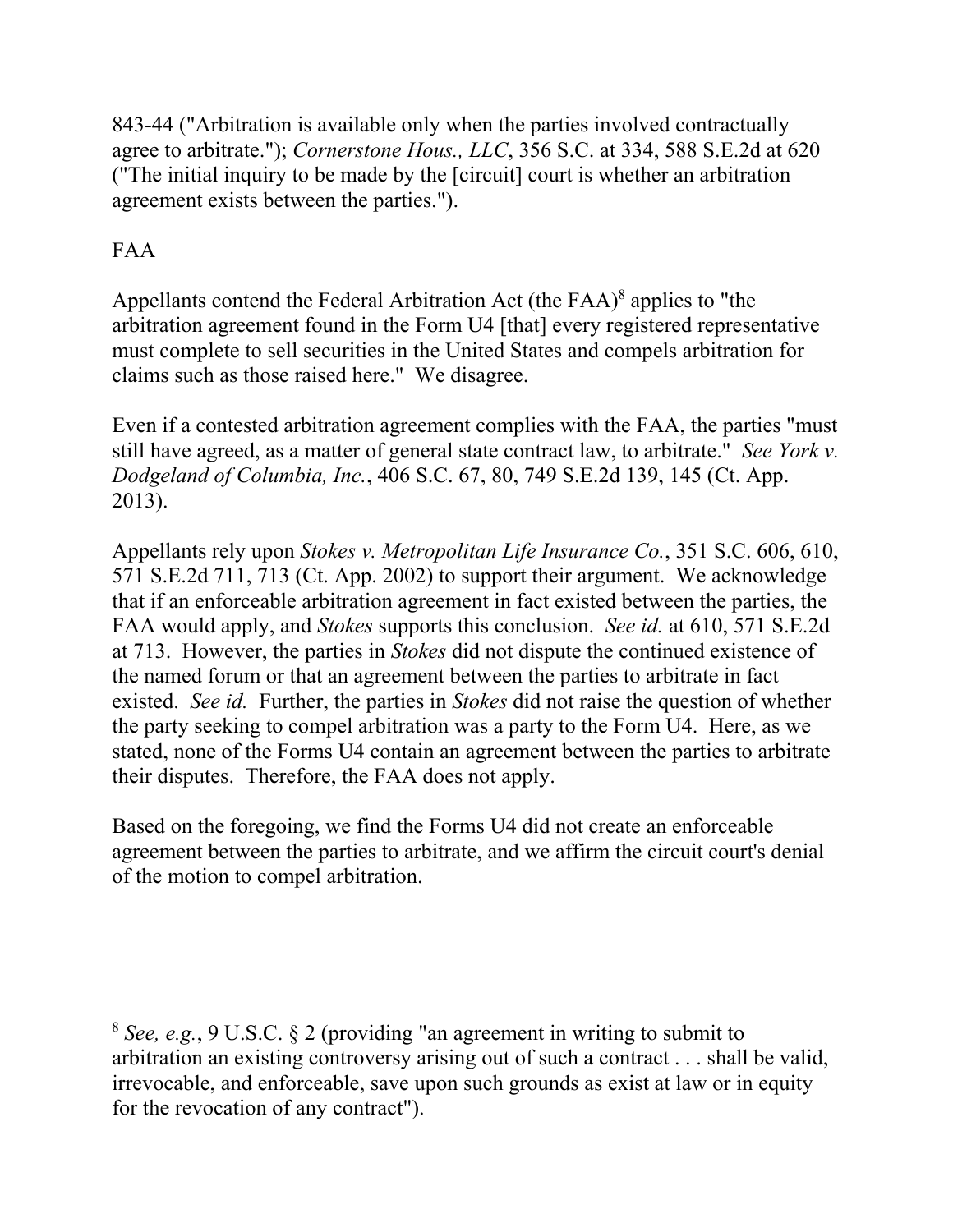#### **B. FINRA Rules as Independent Basis to Compel Arbitration**

Appellants argue that regardless of whether the Forms U4 established an enforceable agreement to arbitrate, FINRA Rule 13200 nevertheless required Berry to arbitrate this dispute. They contend that to sell securities, Berry was required to have an active Form U4 at all times, and FINRA Rule 13200 mandated arbitration of all industry disputes. Appellants assert the enforceability of FINRA's rules mandating arbitration is "so inescapable that courts have repeatedly held that *the rule itself* is an enforceable, written agreement to arbitrate," and compelled arbitration on those grounds. We disagree.

"Arbitration is available only when the parties involved contractually agree to arbitrate." *Towles*, 338 S.C. at 37, 524 S.E.2d at 843-44. FINRA Rule 13200(a) provides,

> Except as otherwise provided in the Code, a dispute must be arbitrated under the Code if the dispute arises out of the business activities of a member or an associated person and is between or among:

- Members;
- Members and Associated Persons; or
- Associated Persons.

"The term 'Code' means the Code of Arbitration Procedure for Industry Disputes." *See* FINRA Rule 13100(h).

Even assuming Berry was registered as an associated person with FINRA, no precedent requires us to conclude FINRA Rule 13200, in and of itself, constituted an enforceable arbitration agreement between Berry and Appellants. Although Appellants assert courts have uniformly interpreted a similar FINRA rule—Rule 12200—as an enforceable agreement to arbitrate, Rule 12200 pertains to disputes between members and customers. *See Waterford Inv. Servs., Inc. v. Bosco*, 682 F.3d 348, 353 (4th Cir. 2012) ("The FINRA Code provides that a customer can compel arbitration of a dispute 'between a customer and a member or associated person of a member' when the dispute 'arises in connection with the business activities of the member or the associated person.'" (quoting FINRA Rule 12200)); *Id.* ("This provision 'constitutes an "agreement in writing" under the F[AA,] . . . which binds . . . [a FINRA] member, to submit an eligible dispute to